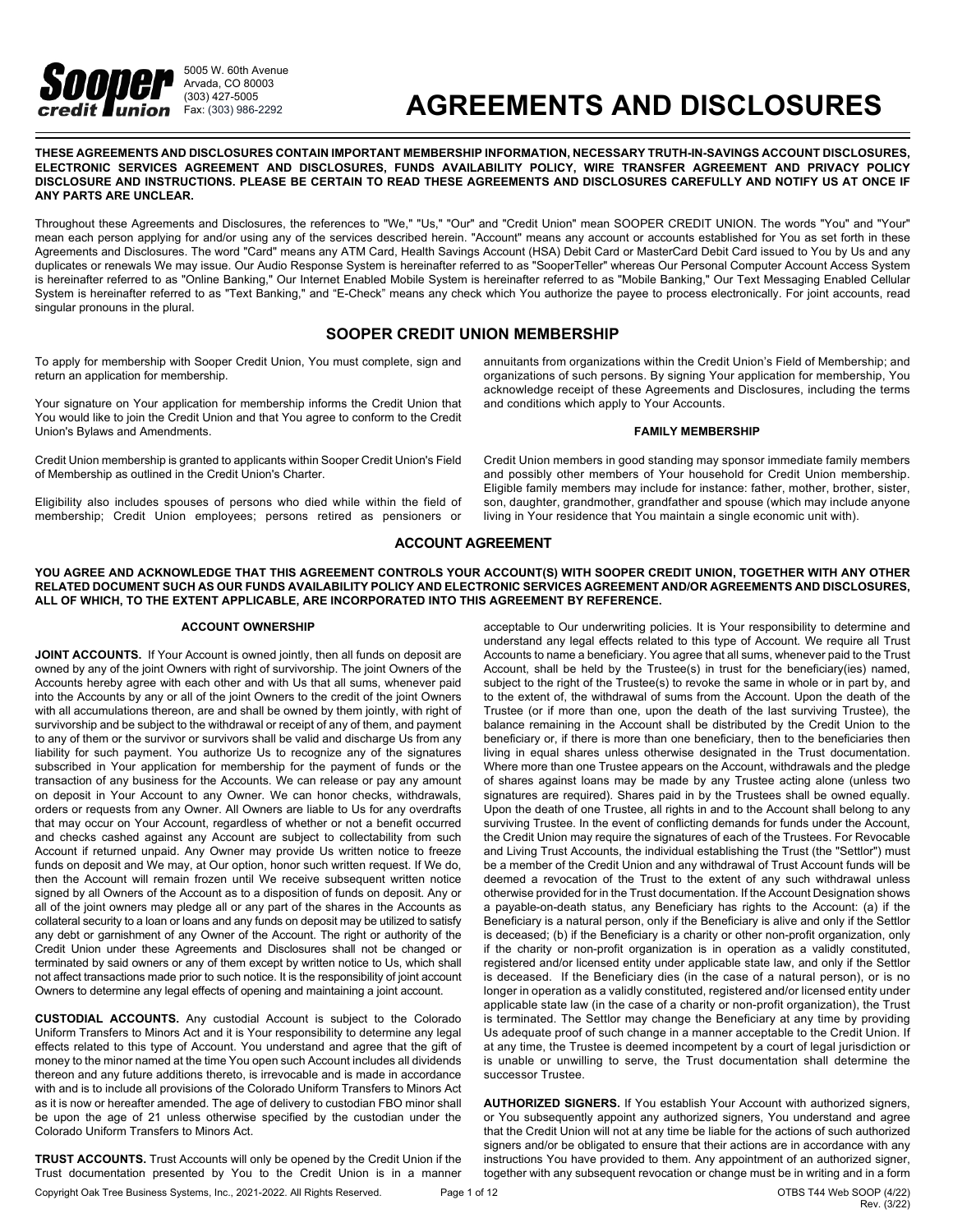## **ACCOUNT AGREEMENT (continued)**

acceptable to Us. It is Your responsibility to determine any legal effects related to Your appointing any authorized signers on Your Account.

**PAYABLE-ON-DEATH STATUS.** If the Account Designation shows a payable-ondeath status, any Beneficiary has rights to the Account: (a) if the Beneficiary is a natural person, only if the Beneficiary is alive and only if You and any joint Owners are deceased; (b) if the Beneficiary is a charity or other non-profit organization, only if the charity or non-profit organization is in operation as a validly constituted, registered and/or licensed entity under applicable state law, and You and any joint Owners are deceased. Upon Your death and the death of any joint Owners, the funds on deposit will be paid to the beneficiary(ies) of record in equal shares unless You designated otherwise. If, however, none of the payable-on-death beneficiaries You named is alive (or in operation as a validly constituted, registered and/or licensed entity under applicable state law in the case of a charity or non-profit organization) at Your death, the funds will be paid to the party or parties as required by applicable law. It is the responsibility of all Account Owners to determine any legal effects of opening and maintaining an Account with payable-on-death status.

**FIDUCIARY ACCOUNTS.** If Your Account is established as a fiduciary Account, You warrant that You are authorized to open a fiduciary Account and understand that such Accounts will only be opened by the Credit Union if the documentation presented by You to the Credit Union is in a manner acceptable to Our underwriting policies. In no event will the Credit Union be liable for the actions of the fiduciary and/or obligated to ensure that the fiduciary's actions are in accordance with any instructions that have been provided to them. It is Your responsibility to determine and understand any legal effects related to this type of Account.

**ARBITRATION.** Any controversy or claim arising out of or relating to these Agreements and Disclosures, or the breach thereof, shall be settled by arbitration administered by the American Arbitration Association in accordance with its Arbitration Rules and judgment on the award rendered by the arbitrator(s) may be entered in any court having jurisdiction thereof. All parties hereby waive and give up all rights to a jury trial or class action relief.

**INDEMNITY.** You agree to indemnify and hold harmless the Credit Union and their successors and assigns, from any claim, action, liability, loss, damage or suit, arising out of any action or inaction on Our part in connection with these Agreements and Disclosures and/or Your failure to abide by its terms. In the event of any claim, We shall provide You with reasonable and timely notice of such claim, and thereafter You shall at Your own expense defend, protect and hold harmless the Credit Union against said claim or any loss or liability thereunder. In the event You fail to defend and/or indemnify and hold Us harmless, then in such instance We shall have full rights to defend, pay or settle said claim on Your behalf without notice to You and with full right of recourse against You for all fees, costs, expenses and payments made or agreed to be paid to discharge said claim. You further agree to pay all reasonable attorneys' fees necessary to enforce such provision. Such indemnity shall be unlimited in amount and duration and be binding upon and inure to the benefit of all parties, their successors, assigns and personal representatives.

**POWER OF ATTORNEY.** If You name a person to act as Your attorney-in-fact or agent in any way with Your Account, We are only obligated to deal with such person if We, in Our sole judgment, approve of the form of appointment and the supporting documentation.

**DEPOSIT OF ITEMS.** You may make deposits to Your Account using any method available from Us, including deposits in person, by mail or electronic means. We have the right to refuse to accept any check or instrument for deposit at Our sole discretion. If You deposit an item and it is returned unpaid, We will debit Your Account for the amount of the item and charge You a fee. You will be liable to Us for the amount of any item You deposit which is returned unpaid, and in addition, will be responsible for any of Our costs and expenses incurred in the collection of such returned item from You, including reasonable attorney fees. Subject to Our Funds Availability Policy, You may not be able to withdraw funds from Your Account until We have received final settlement for any items deposited. If You make a deposit on a Saturday, Sunday, or a holiday, or after Our predetermined cut-off hour on business days, the deposit will be credited to Your Account as of the next business day.

Copyright Oak Tree Business Systems, Inc., 2021-2022. All Rights Reserved. Page 2 of 12 OTBS T44 Web SOOP (4/22) **COLLECTION AND PROCESSING OF ITEMS.** In processing items You have deposited for collection, We are only Your agent and assume no responsibility beyond the exercise of ordinary care. Any item deposited is subject to final settlement in cash or credit. We may use any method We feel is appropriate to collect items, which may include use of a Federal Reserve Bank. We are not responsible for the acts of any third party We use for the collection of items including responsibility for lost items. If We use a local clearing house in the collection of items, You authorize Us to do so and to act in accordance with any applicable rules and regulations. We may permit You to withdraw funds from Your Account before final settlement has been made, however, if final settlement is not made, We have the right to charge Your Account or otherwise require You to repay such funds. In processing items presented for payment on Your Account, We will pay such items each business day in an order of Our choosing, all of which means that the transactions may not be processed in the order in which they occurred and that You

could incur multiple fees in a single day should there be insufficient funds to pay all items presented that day.

**OVERDRAFT PROTECTION.** To the extent permitted by law, You authorize Us to transfer funds from other accounts You may have with Us in necessary multiples (or in such increments as We may from time to time determine) to Your Account to cover any overdraft. If You have a line of credit with Us, transfers will be made either from Your line of credit up to Your available credit limit and/or from Your share Account, provided You have enough available funds in that Account, depending upon the preference You have indicated to Us for clearing any such overdraft(s). Any overdraft transfers from Your share Account may be subject to a transfer fee. You hold Us harmless from any and all liability which might otherwise exist if a transfer does not occur.

**OVERDRAFTS.** You understand and agree that We may from time to time, and at Our sole discretion, pay certain items in order to cover an overdraft, and charge You a fee for doing so. You further understand that payment of any overdrafts will be made in an order of Our choosing. You hold Us harmless from any and all liability which might otherwise exist if We do not pay an overdraft. If You would like to optout, that is, if You would prefer We not pay any share drafts that would overdraw Your share draft Account, You may opt-out by writing to Us at the address in this Agreement or by calling Us at the telephone number shown in this Agreement and informing Us of Your intention to opt-out.

**NOTICE OF RECEIPT OF ACH ITEMS.** Under the operating rules of the National Automated Clearing House Association which are applicable to ACH transactions involving Your account and as permitted by law, We are not required to give You next day notice of receipt of an ACH item, and We will not do so. We will continue to notify You of the receipt of payments in the periodic statements We provide to You.

**PROVISIONAL PAYMENT (ACH ORIGINATION).** Credits given by any Receiving Depository Financial Institution to the receiver with respect to any automated clearing house credit entries subject to Article 4A of the Uniform Commercial Code (UCC-4A), are provisional until the Receiving Depository Financial Institution has received final settlement through a Federal Reserve Bank, or has otherwise received payment as provided in §4A-403(a) of UCC-4A. If the Receiving Depository Financial Institution does not receive such final settlement or payment, then they shall be entitled to a refund from the receiver of the amount so credited, and We shall not be deemed to have paid the receiver the amount of such entry.

**PROVISIONAL PAYMENT (ACH RECEIPT).** Credit given by Us to You with respect to any automated clearing house credit entry is provisional until We receive final settlement for such entry through a Federal Reserve Bank. If We do not receive final settlement, You are hereby notified and agree that We are entitled to a refund of the amount credited to You in connection with such entry, and the party making payment to You via such entry (i.e., the originator of the entry) shall not be deemed to have paid You the amount of such entry.

**CHOICE OF LAW.** We may accept payments on Your behalf for Your account which have been transmitted through one or more Automated Clearing Houses ("ACH") and which are not subject to the Electronic Fund Transfer Act. Your rights and obligations with respect to such payments shall be construed in accordance with and governed by the laws of the state of New York as provided by the operating rules of the National Automated Clearing House Association, which are applicable to ACH transactions involving Your account.

**EXPENSES.** If We incur any costs or expenses as a result of any attachment, garnishment or levy against Your Account, You will reimburse Us for such costs or expenses or We may charge them to Your Account.

**INACTIVE OR DORMANT ACCOUNTS.** Inactive Accounts (Accounts with no withdrawals or deposits within a one-year period) may be subject to an Inactive Account Fee. If no activity occurs in Your account within the time period specified by applicable state law, the property in Your account may be subject to transfer to the appropriate state authority ("escheatment"). We have no liability if Your Account becomes dormant and is therefore subject to escheatment in accordance with state law.

**LIEN IMPRESSMENT AND SET-OFF.** You agree that We may impress and enforce a statutory lien upon Your Accounts with Us to the extent You owe Us any money and We may enforce Our right to do so without further notice to You. We have the right to set-off any of Your money or property in Our possession against any amount You owe Us. The right of set-off and Our impressed lien does not extend to any Keogh, IRA or similar tax deferred deposit You may have with Us. If Your Account is owned jointly, Our right of set-off and Our impressed lien extends to any amount owed to Us by any of the joint Owners.

**CREDIT REPORTING NOTICE.** We may report information about Your account to credit bureaus. Late payments, missed payments, or other defaults on Your account may be reflected in Your credit report.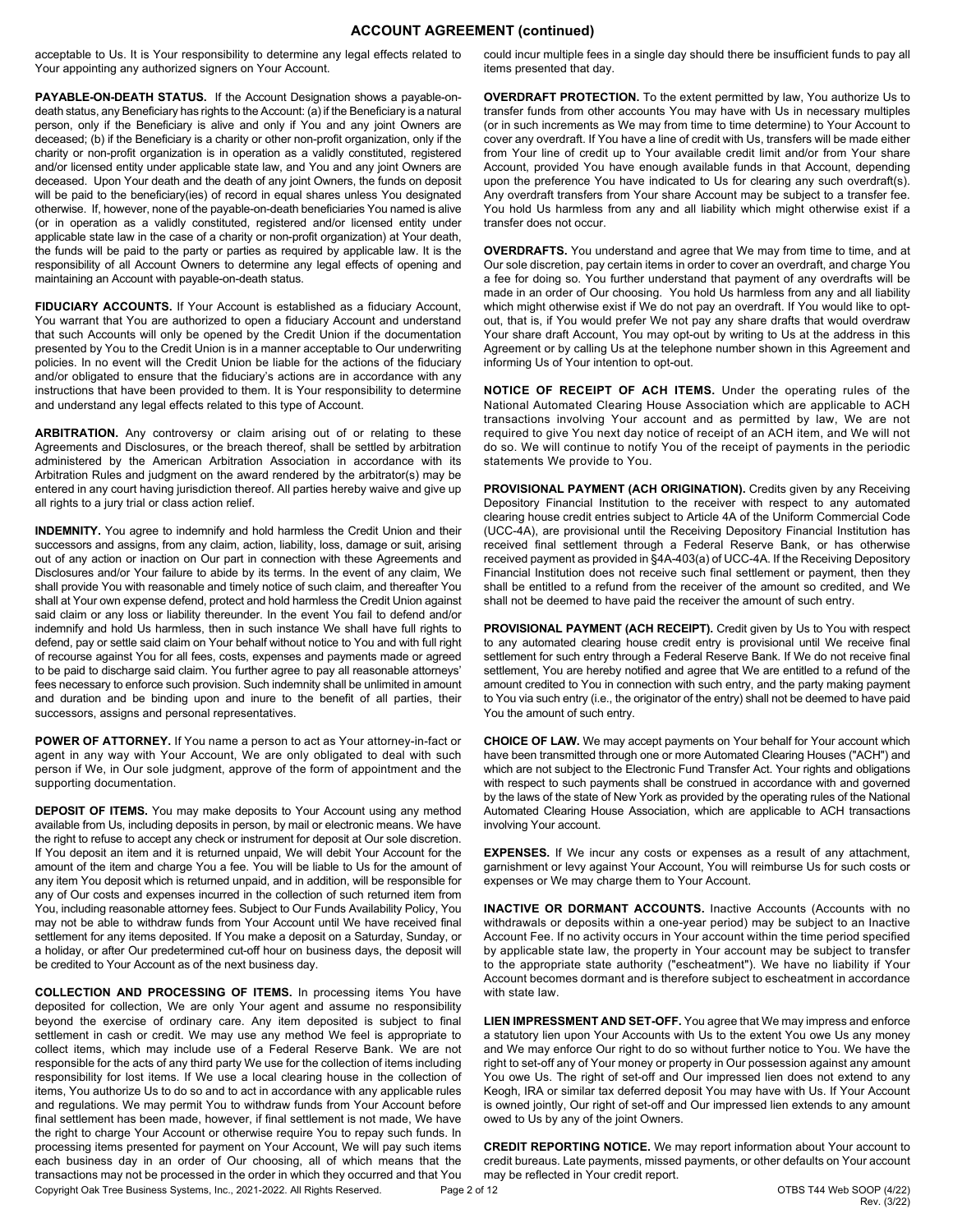## **ACCOUNT AGREEMENT (continued)**

**MINIMUM BALANCE REQUIREMENTS, FEES AND SERVICE CHARGES.** You agree to pay Us any applicable fees or charges, and are responsible for any minimum balance requirements and deposit requirements called for in Our Agreements and Disclosures provided to You when You opened Your Account. In any case and with proper notice to You, fees, charges, balance requirements and deposit requirements may be changed by Us from time to time.

**SUSPENSION OF SERVICES.** We have the right to suspend the benefit of any Credit Union service at any time for reasonable cause. At Our discretion, We also have the right to pay any share draft presented for payment from Your Account after Your Account is closed or suspended and to recover such amount paid from You.

Account services are available to those members in good standing with the Credit Union. We reserve the right to cancel or suspend services to a member who is not in good standing, which includes members that have: (a) a delinquent loan; (b) a Share Savings Account balance below the \$1.00 minimum; (c) an unresolved deposited returned check; (d) any unpaid and uncollected fees; (e) a negative balance on an Account; (f) caused a financial loss to the Credit Union; or (g) threatened, harassed, or abused any Credit Union member, board member, committee member, employee or agent.

**ASSIGNABILITY.** You may not assign or transfer any interest in Your Account.

**AGREEMENTS AND DISCLOSURES.** The Agreements and Disclosures provided to You at the time You opened Your Account and referred to throughout this Agreement contain: (a) a list of fees and charges applicable to Your Account; (b) the dividends and applicable Annual Percentage Yield (APY); (c) how dividends are credited or compounded; and (d) other pertinent information related to Your Account. Your Agreements and Disclosures may be amended by Us from time to time in a manner as prescribed by law.

**STOP PAYMENTS.** You may ask Us orally to stop payment on a share draft. For any such request to remain valid, however, You must also supply Us with a written request within 14 days after You make any such oral request. Stop payment requests are also subject to the terms and conditions of the Order For Stop Payment form related to any such request. Your request must be given to Us in a timely manner so that We have a reasonable opportunity to act on Your request. A written stop payment request is effective for 6 months. If at the end of 6 months, You request Us to continue the stop payment order, that request will be treated as a new request. We are not liable if We pay a share draft which You have requested Us to stop payment on as long as We act in good faith and exercise ordinary care.

In any event, any damages that We might otherwise be liable for shall not exceed the amount of the involved share draft. If We do pay a share draft for which You have requested stop payment and as a result any other item is returned unpaid by Us due to nonsufficient funds, We are not liable for any consequences resulting from such action. If Your Account is a joint Account, any Owner of the Account may request a stop payment and any Owner may provide Us with written notice to release such stop payment. If You ask Us to stop payment on a pre-authorized transfer, Your request will be processed under the provisions of Our Electronic Fund Transfer Agreement with You.

You may also ask Us to replace a lost, destroyed or stolen cashier's, teller or certified check and if You do, You agree to execute a declaration of loss and claim for reimbursement form together with any other documentation We may require, such as an affidavit. Regardless of the type of documentation presented to Us, the request must be in a form acceptable to the Credit Union and given to Us in a timely manner so that We have a reasonable opportunity to act on such request. Such declaration of loss and claim for reimbursement will not become effective until the later of: (a) the 90th day after the date of the check (or 90th day following the date of acceptance, in the case of a certified check); or (b) the date We receive the declaration of loss and claim for reimbursement together with any other required documentation.

**SHARE DRAFTS AND OTHER ACCOUNT ACCESS DEVICES.** Any share draft or other Account access device which does not meet Our standards for acceptance may be rejected by Us, whether such standards are established by law, regulation or Our own policy.

**POSTDATED, STALE OR OVERDRAFT SHARE DRAFTS.** You understand that postdating a share draft will have no effect on whether or not it is honored prior to or after the date of any such share draft. A stale share draft is any share draft received by Us that is dated 6 months or more prior to the date of receipt. We may pay or refuse to pay any postdated, stale or overdraft share draft, or other item presented for payment on Your Account without any liability.

**SHARE DRAFT SAFEKEEPING.** Share draft Safekeeping is automatic on Your Account and Your cancelled share drafts will not be returned to You. You understand that cancelled share drafts retained by Us are later destroyed after a reasonable period of time. If You subsequently request a copy of a share draft and We are unable to supply it, then We shall not be liable for any damage You may sustain in excess of the face amount of the involved share draft.

**PERIODIC STATEMENTS.** You will be provided with a periodic statement showing activity on Your Account. If You believe any statement reflects discrepancies, You must notify Us of such discrepancies within 60 days from the date We mailed the statement to You. If the discrepancy noted is the result of an electronic fund transfer, then the provisions of Our Electronic Fund Transfer Agreement with You will control resolution of the matter.

**AMENDMENTS.** This Agreement may be amended by Us at any time, in which case We will provide You with a notice of amendment as required by law or regulation.

**NOTIFICATION OF ADDRESS CHANGE.** You will notify Us promptly in writing with Your signature if You move or otherwise have a change of address. In the event We are unable to locate You, You agree to pay all fees associated with maintaining an invalid address in Our records and any costs and locator fees incurred in Our locating efforts.

**WAIVERS.** You agree and understand that Our failure or delay to exercise any right, remedy, power, or privilege available to Us pursuant to this Agreement shall not affect or disallow Our future exercise of that right, remedy, power or privilege.

**ELECTRONIC COMMUNICATIONS.** By applying for membership in the Credit Union, You authorize Us to send You, from time to time, and to the extent permitted by applicable law, electronic communications regarding the status of any share, share draft, and/or term Account(s) You maintain with Us. You also authorize Us to send You electronic communications regarding any other accounts You may maintain with Us from time to time including, but not limited to, loan accounts, credit line accounts, and credit card accounts. These electronic communications are sometimes referred to as "transactional or relationship messages."

You authorize Us to contact You using any wireless, cellular, mobile or other telephone number You have provided to Us on Your membership application, and at any wireless, cellular, mobile or other telephone number You may furnish to Us or We may obtain for You in the future. We may contact You using any electronic means We choose, which may include but is not limited to, voice messages, text messages and other similar electronic methods of communication. If You have furnished Us with any e-mail address(es), You understand and agree that We may send You e-mail messages regarding Your Account(s) with Us from time to time. If You have or subsequently enter into any separate consent to receive electronic documentation form, any communications covered by such disclosure and consent shall be subject to the terms and conditions set forth in that disclosure and consent.

You understand that the nature of electronic communications is such that anyone with access to Your wireless, cellular, mobile or other telephonic device or e-mail may be able to read or listen to such transactional or relationship messages from Us, and You agree that any person or party sending or leaving such messages shall have no liability for any consequences resulting from the interception of such messages by any other party. Without limitation, You also agree that You are responsible to pay all costs that You may incur as a result of any contact method We choose including, but not limited to, charges for telecommunications, wireless and/or internet charges.

**GOVERNING LAW.** This Agreement shall be governed by the laws of the State of Colorado, except to the extent that federal law controls.

## **ACCOUNT DISCLOSURES**

THE FOLLOWING DISCLOSURES CONTAIN IMPORTANT INFORMATION AND THE TERMS AND CONDITIONS OF ANY ACCOUNT OR ACCOUNTS THAT YOU MAY HAVE WITH US AND ARE PROVIDED AS REQUIRED BY THE TRUTH-IN-SAVINGS ACT. WHEREVER USED, "APY" MEANS ANNUAL PERCENTAGE YIELD.

#### **SPECIFIC TERMS APPLICABLE TO YOUR PRIMARY SHARE SAVINGS ACCOUNT**

**Variable Rate Information.** This Account is subject to a Variable Rate. For the current dividend rate and corresponding APY, refer to the accompanying Account

Disclosure Rate Supplement which We have included with and made a part of this Disclosure.

**Minimum Balance Requirements.** The minimum balance required to open this Account is \$1.00.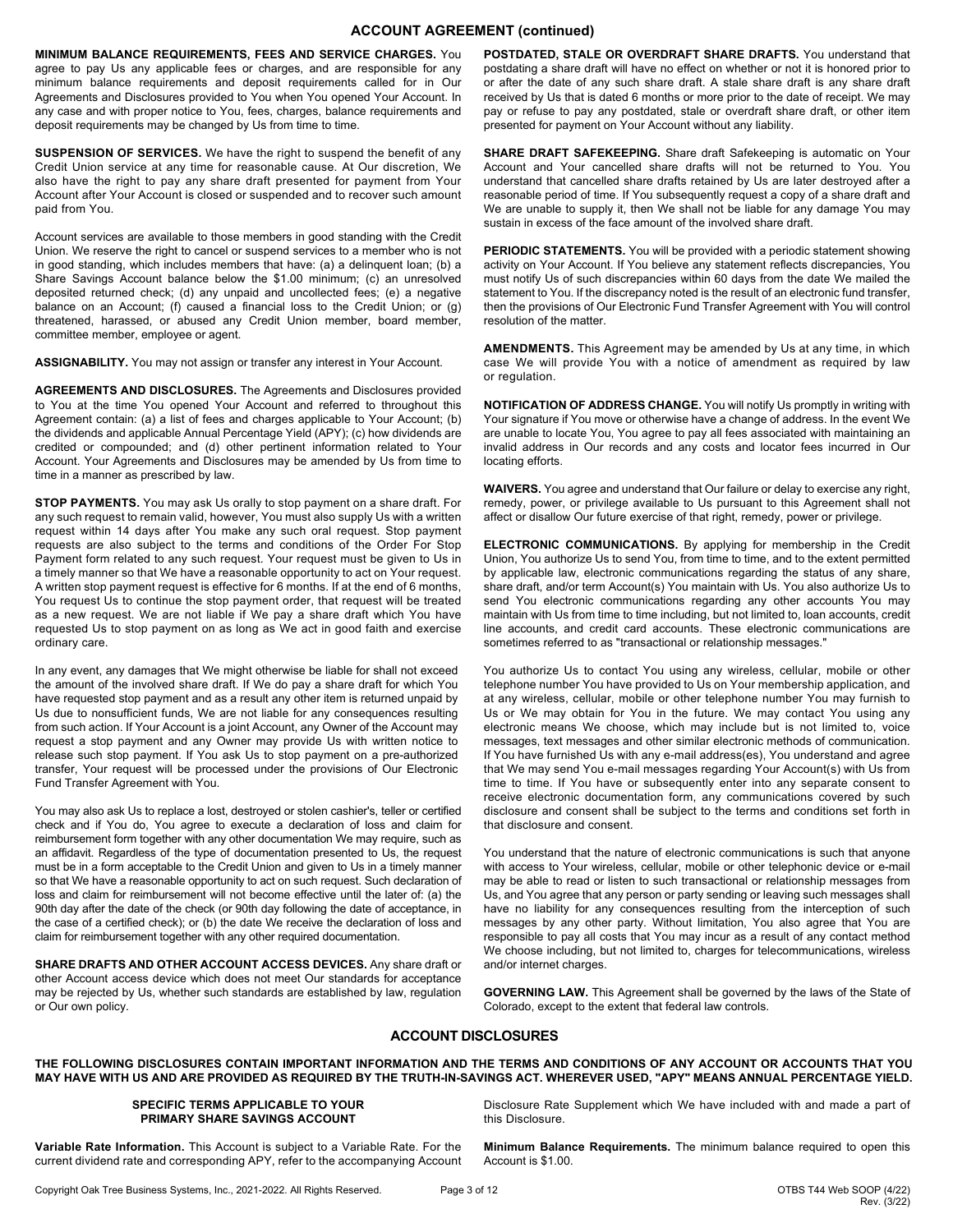**Additional Information.** You will be charged a fee for each excess withdrawal as specified on the accompanying Schedule of Fees and Charges.

#### **SPECIFIC TERMS APPLICABLE TO YOUR PERSONALIZED SAVINGS ACCOUNT**

**Variable Rate Information.** This Account is subject to a Variable Rate. For the current dividend rate and corresponding APY, refer to the accompanying Account Disclosure Rate Supplement which We have included with and made a part of this Disclosure.

**Minimum Balance Requirements.** No minimum balance requirements apply to this Account.

**Additional Information.** You will be charged a fee for each excess withdrawal as specified on the accompanying Schedule of Fees and Charges.

#### **SPECIFIC TERMS APPLICABLE TO YOUR VACATION SAVINGS ACCOUNT**

**Variable Rate Information.** This Account is subject to a Variable Rate. For the current interest rate and corresponding APY, refer to the accompanying Account Disclosure Rate Supplement which We have included with and made a part of this Disclosure.

**Minimum Balance Requirements.** No minimum balance requirements apply to this Account.

**Additional Information.** You will be charged a fee for each excess withdrawal as specified on the accompanying Schedule of Fees and Charges.

#### **SPECIFIC TERMS APPLICABLE TO YOUR HOLIDAY SAVINGS ACCOUNT**

**Variable Rate Information.** This Account is subject to a Variable Rate. For the current interest rate and corresponding APY, refer to the accompanying Account Disclosure Rate Supplement which We have included with and made a part of this Disclosure.

**Minimum Balance Requirements.** No minimum balance requirements apply to this Account.

**Additional Information.** On November 1st of each year, Your entire balance then on deposit will be transferred to Your Share Savings Account, subject to the terms and conditions of such Account. Withdrawals made prior to November 1st of each year will result in the forfeiture of the dividends that have accrued on the amount being withdrawn and in addition, You will be charged a fee for each such withdrawal as specified on the accompanying Schedule of Fees and Charges.

#### **SPECIFIC TERMS APPLICABLE TO YOUR MONEY MARKET ACCOUNT**

**Tiered Variable Rate Information.** This Account is subject to a Tiered Variable Rate. For the current dividend rate and corresponding APY, refer to the accompanying Account Disclosure Rate Supplement which We have included with and made a part of this Disclosure.

**Minimum Balance Requirements.** You must maintain an average daily balance at least equal to \$2,500.00 during each dividend period to earn the disclosed APY.

**Additional Information.** You will be charged a fee for each excess withdrawal as specified on the accompanying Schedule of Fees and Charges.

#### **SPECIFIC TERMS APPLICABLE TO YOUR INTEREST CHECKING ACCOUNT**

**Variable Rate Information.** This Account is subject to a Variable Rate. For the current dividend rate and corresponding APY, refer to the accompanying Account Disclosure Rate Supplement which We have included with and made a part of this Disclosure.

**Minimum Balance Requirements.** You must maintain an average daily balance at least equal to \$500.00 during each dividend period to avoid a fee.

**Transaction Limitations.** No transaction limitations apply to this Account.

#### **SPECIFIC TERMS APPLICABLE TO YOUR SOOPER CASH CHECKING ACCOUNT**

**Tiered Variable Rate Information.** This Account is subject to a Tiered Variable Rate. For the current dividend rate and corresponding APY, refer to the accompanying Account Disclosure Rate Supplement which We have included with and made a part of this Disclosure.

**Minimum Balance Requirements.** No minimum balance requirements apply to this Account.

**Transaction Limitations.** No transaction limitations apply to this Account.

**Additional Information.** In order to keep Your Account open, earn dividends at the disclosed rate and be eligible to receive credit for domestic ATM surcharge fees incurred (subject to a maximum of \$4.99 per transaction and \$25.00 per qualification period), during each qualifying period You must: (a) have at least 15 Debit Card transactions post and clear per qualification cycle; (b) have an aggregate minimum ACH deposit of \$500.00; and (c) consent to receive Your periodic statements electronically. Each qualifying period will begin on the last calendar day of the previous month, and end on the second to last calendar day of the current month.

#### **SPECIFIC TERMS APPLICABLE TO YOUR SOOPER CASH BACK CHECKING ACCOUNT**

**Dividend Information:** No dividends are paid on this Account.

**Minimum Balance Requirements.** No minimum balance requirements apply to this Account.

**Transaction Limitations.** No transaction limitations apply to this Account.

**Additional Information.** In order to be eligible to earn cash back on point of sale transactions, and to be eligible for credit of domestic ATM surcharge fees incurred (subject to a maximum of \$4.99 per transaction and \$25.00 per qualification period), during each qualification cycle You must: (a) have at least 15 Debit Card transactions post and clear per qualification cycle; (b) have an aggregate minimum ACH deposit of \$500.00; and (c) consent to receive Your periodic statements electronically.

Cash back on point of sale transactions will be calculated at the rate of 3.00% of each such transaction that posts and clears during the qualification cycle, subject to a maximum amount earned of \$9.00 for such cycle. Credit for domestic ATM fees incurred is limited to a maximum of \$4.99 per transaction and \$25.00 per qualification cycle. Each qualification cycle will begin on the first day of a calendar month and end on the last day of that same calendar month.

#### **SPECIFIC TERMS APPLICABLE TO YOUR FREE CHECKING ACCOUNT**

**Dividend Information.** No dividends are paid on this Account.

**Minimum Balance Requirements.** No minimum balance requirements apply to this Account.

**Transaction Limitations.** No transaction limitations apply to this Account.

#### **SPECIFIC TERMS APPLICABLE TO YOUR COLLEGE CHECKING ACCOUNT**

**Dividend Information.** No dividends are paid on this Account.

**Minimum Balance Requirements.** No minimum balance requirements apply to this Account.

**Transaction Limitations.** No transaction limitations apply to this Account.

**Additional Information.** In order to open and maintain a College Checking Account, You must: (i) be enrolled in a college or university; and (ii) be between the ages of 17 years and 24-years; and (iii) elect to receive Your statements electronically.

#### **SPECIFIC TERMS APPLICABLE TO YOUR TIERED TIME DEPOSIT AND TIERED IRA TIME DEPOSIT ACCOUNTS**

**Tiered Fixed Rate Information.** These Accounts are subject to a Tiered Fixed Rate. For the current dividend rate and corresponding APY, refer to the accompanying Account Disclosure Rate Supplement which We have included with and made a part of this Disclosure.

**Minimum Balance Requirements.** For the minimum balance required to open these Accounts, refer to the accompanying Account Disclosure Rate Supplement. You must maintain a daily balance at least equal to the minimum balance required to open Your Account during each dividend period to obtain the disclosed annual percentage yield and to keep Your Account open.

**Maturity Date.** Your Account will mature after the term indicated on the accompanying Account Disclosure Rate Supplement.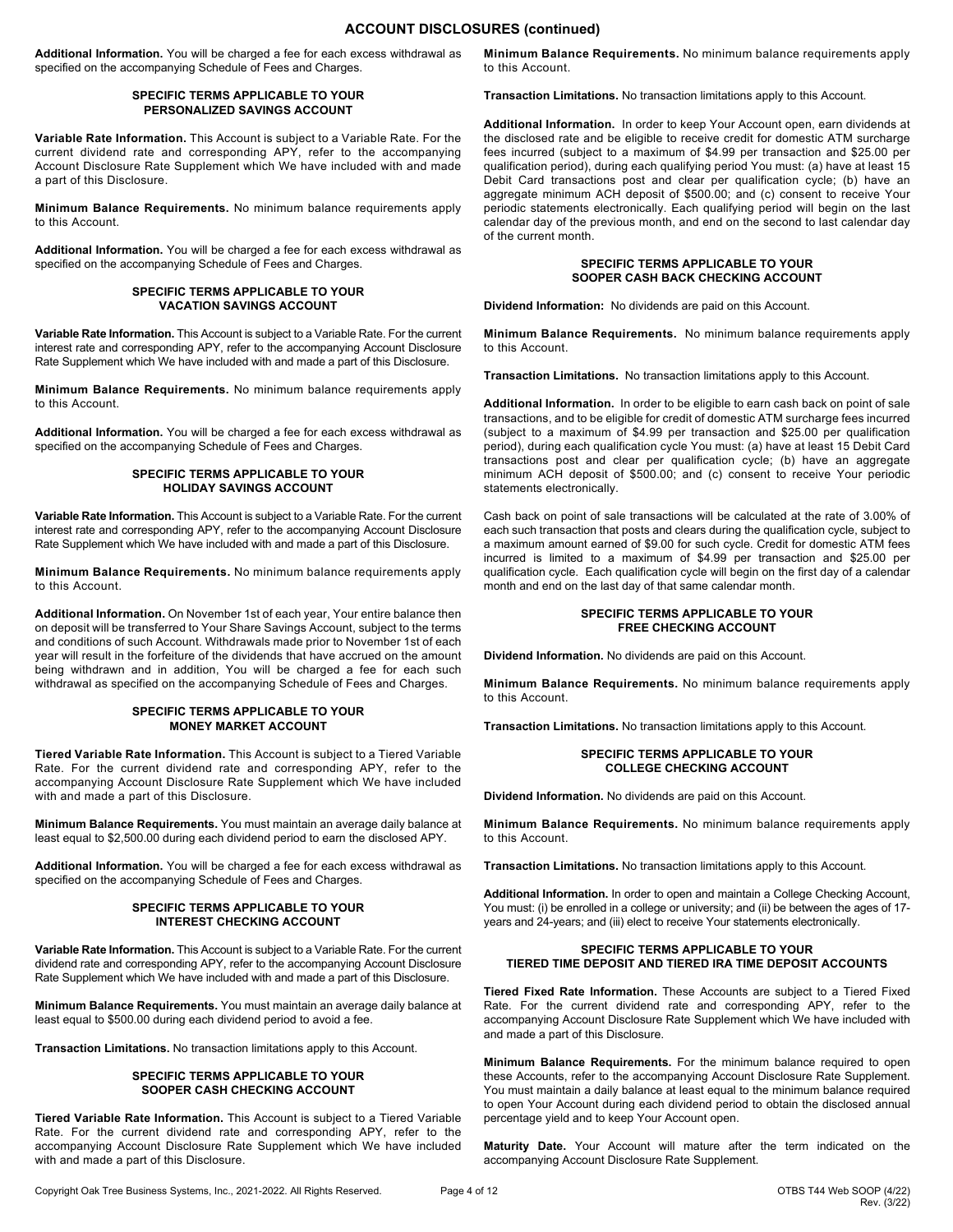## **ACCOUNT DISCLOSURES (continued)**

**Early Withdrawal Provisions.** We will impose a penalty if You withdraw any of the funds before the maturity date. The penalty imposed will equal 90 days' dividends.

**Renewal Policies.** Your Account will renew automatically at maturity. You will have a grace period of 10 calendar days following the Maturity Date to make withdrawals and/or deposits without penalty.

**Transaction Limitations.** Once Your Account is established, You may not make any additional deposits into Your Account prior to the Maturity Date. Individual Retirement Accounts are also subject to limitations and/or penalties imposed by the Internal Revenue Service. Please see Your IRA Agreement or Your tax advisor for additional information.

#### **SPECIFIC TERMS APPLICABLE TO YOUR TIME DEPOSIT AND IRA TIME DEPOSIT ACCOUNTS**

**Fixed Rate Information.** These Accounts are subject to a Fixed Rate. For the current dividend rate and corresponding APY, refer to the accompanying Account Disclosure Rate Supplement which We have included with and made a part of this Disclosure.

**Minimum Balance Requirements.** For the minimum balance required to open these Accounts, refer to the accompanying Account Disclosure Rate Supplement. You must maintain a daily balance at least equal to the minimum balance required to open Your Account during each dividend period to obtain the disclosed annual percentage yield and to keep Your Account open.

**Maturity Date.** Your Account will mature after the term indicated on the accompanying Account Disclosure Rate Supplement.

**Early Withdrawal Provisions.** We will impose a penalty if You withdraw any of the funds before the maturity date. The penalty imposed will equal 90 days' dividends.

**Renewal Policies.** Your Account will renew automatically at maturity. You will have a grace period of 10 calendar days following the Maturity Date to make withdrawals and/or deposits without penalty.

**Transaction Limitations.** Once Your Account is established, You may not make any additional deposits into Your Account prior to the Maturity Date. Individual Retirement Accounts are also subject to limitations and/or penalties imposed by the Internal Revenue Service. Please see Your IRA Agreement or Your tax advisor for additional information.

#### **GENERAL TERMS APPLICABLE TO ALL ACCOUNTS**

**Member in Good Standing.** The Account services described in these Agreements and Disclosures are available to those members in good standing with the Credit Union. We reserve the right to suspend services to a member who is not in good standing, which includes members that have:

- a delinquent loan.
- a Share Savings Account balance below the \$1.00 minimum.
- an unresolved deposited returned check.
- unpaid and uncollected credit union fees.
- a negative balance on an Account.
- caused a financial loss to the Credit Union.
- threatened, harassed, or abused any Credit Union member, board member, committee member, employee or agent.

**Minimum Balance Requirements.** To be a member and maintain Accounts with Us You must purchase 1 share in the Credit Union. The par value of a share in this Credit Union is \$1.00. If the balance in Your Share Savings Account drops below 1 share (\$1.00), at any time, We may, at Our option, close Your Account.

**Nonsufficient Funds Returns.** Any share draft or pre-authorized transfer, or transaction made through the use of a debit card, or other electronic means, as is applicable (including any in-person transaction), that is presented to Us for payment on Your Account when Your Account lacks sufficient collected funds to pay any such item may, at Our option, be returned for nonsufficient funds or We may honor any such item and charge You a fee for doing so.

**Overdraft Balance Calculation.** When processing transactions that debit or credit Your Account, We start each Business Day with Your final Account balance from the preceding Business Day. The final balance takes into account all of the debit and credit transactions that were settled that Business Day pursuant to Our Funds Availability Policy, as well as any other debits or credits to Your Account that were finally settled that day, as described above in the "Deposit of Items" and "Collection

and Processing of Items" sections of the Account Agreement. This starting balance at the beginning of a Business Day (the preceding Business Day's final balance) is sometimes referred to as Your "actual balance."

As credits and debits to Your Account are received by Us, We add them to and subtract them from Your actual balance. Examples of credits include, but are not limited to, electronic direct deposits, check deposits that have been fully and finally collected, ACH credits that have settled that day, and cash deposits made to one of Our tellers. Examples of debits include, but are not limited to, checks drawn on Your Account that are presented to Us for payment, electronic fund transfer (EFT) debit transactions (such as preauthorized payments and settled EFT debits), memo-posted EFT debits (EFT debits that We have authorized but which have not been settled), and Credit Union fees and charges. The result of this calculation at any given point in time is called Your "available balance."

For the purpose of determining whether an overdraft has occurred, We use Your available balance. First, We add all of the settled credit transactions to the beginning actual balance. Then, We subtract all of the debit transactions that settled that day. We also subtract all of the pending debit transactions. This determines the available balance for overdraft purposes. Each debit transaction that We process when Your Account has a negative available balance is an overdraft, subject to an overdraft charge.

Subject to applicable law, You are responsible for paying any overdraft fees and charges assessed in connection with Our payment of an overdraft, as well as any NSF fees charged to Your Account when We dishonor and return an item for nonsufficient funds. It is Your responsibility to know Your Account balance, and if You have any questions You should contact a Credit Union representative.

**Additional Transaction Limitations.** For all Accounts (except share draft and checking Accounts), during any calendar month, You may not make more than six withdrawals from or transfers to another Credit Union Account of Yours or to a third party by means of a pre-authorized or automatic transfer or telephonic order or instruction, or by check, draft, debit card, if applicable, or similar order to a third party. If You exceed these limitations, Your Account may be subject to closure by the Credit Union.

For all Accounts (except checking Accounts), the Credit Union reserves the right to require a member intending to make a withdrawal to give written notice of such intent not less than seven days and up to 60 days before any such withdrawal.

**Withdrawal of Dividends Prior to Maturity.** For all time deposit Accounts, the Annual Percentage Yield assumes that dividends remain on deposit until maturity. A withdrawal will reduce earnings.

**Variable Rate Information.** For all dividend-bearing accounts, the dividend rate and APY may change each dividend period based on the determination of the Credit Union.

**Nature of Dividends.** Dividends are paid from current income and available earnings, after required transfers to reserves at the end of a dividend period.

**Compounding and Crediting.** For all dividend/interest-bearing Accounts, dividends/interest will be earned daily for each day on which Your balance exceeds the minimum balance requirement for Your Account and You will not be paid any accrued but uncredited dividends/interest at the time You close Your Account.

For all dividend/interest-bearing Accounts (except Holiday Savings Accounts), the dividend/interest period is monthly, and dividends/interest will be compounded and credited to Your Account monthly. For Holiday Savings Accounts, dividends/interest will not be compounded and will be credited to Your Account on November 1st of each year.

**Balance Computation Method.** For all dividend/interest-bearing Accounts, dividends/interest are calculated by the average daily balance method which applies a daily periodic rate to the average daily balance for the average daily balance calculation period. The average daily balance is determined by adding the full amount of the principal in Your Account for each day of the period and dividing that figure by the number of days in the period.

**Accrual on Noncash Deposits.** For all dividend/interest-bearing Accounts, dividends/interest will begin to accrue on the business day that You deposit noncash items (e.g. checks) into Your Account.

**Fees and Charges.** Any fees and charges applicable to Your Account are disclosed on the accompanying schedule of fees and charges provided in conjunction with these Agreements and Disclosures.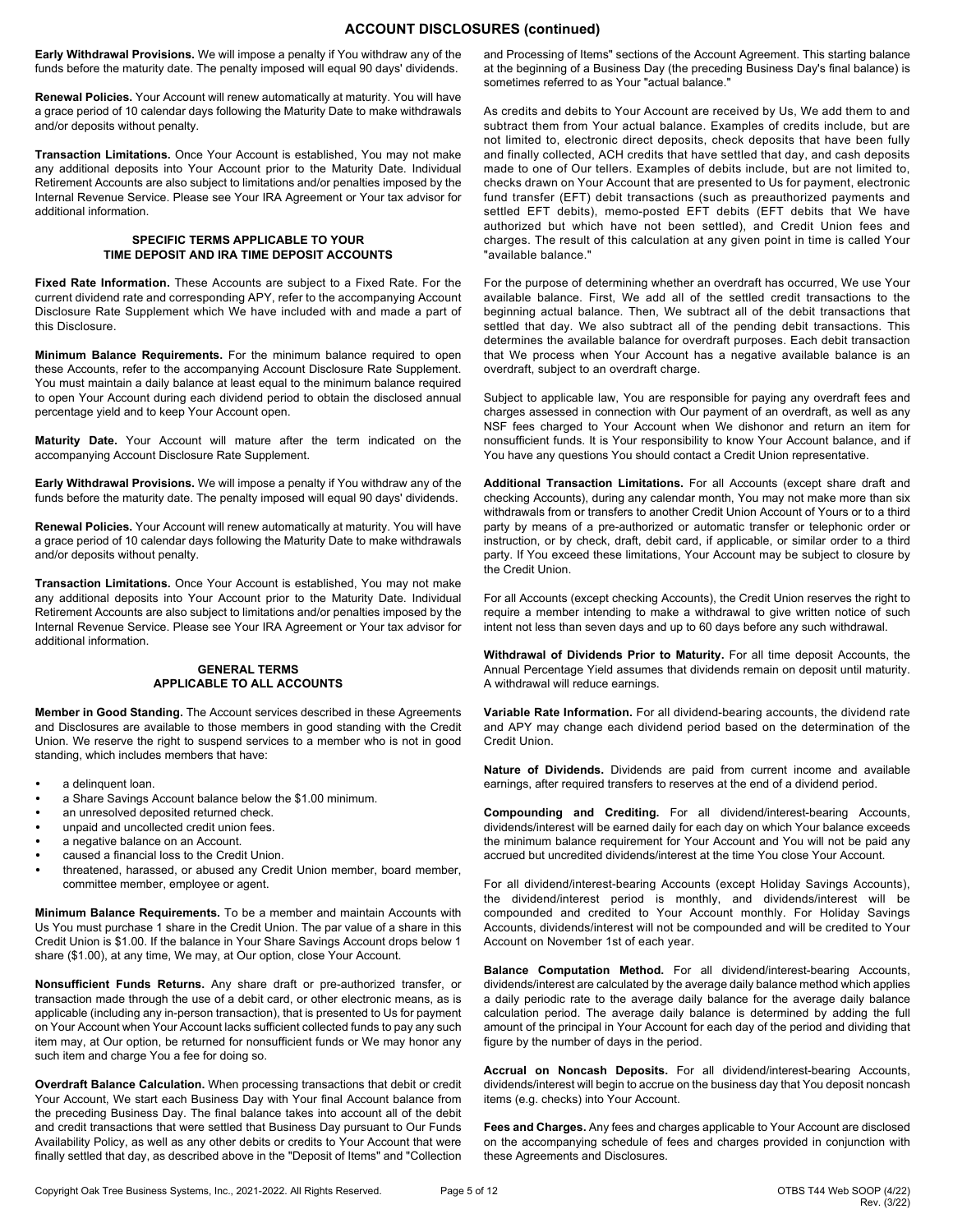## **ELECTRONIC SERVICES AGREEMENT AND DISCLOSURE**

THIS IS YOUR ELECTRONIC SERVICES AGREEMENT AND DISCLOSURE. IT INCLUDES NECESSARY FEDERAL STATEMENTS AS REQUIRED BY THE ELECTRONIC FUND TRANSFER ACT (15 U.S.C. SECTION 1693 ET SEQ) AND REGULATION E AND ANY SPECIAL INSTRUCTIONS REGARDING THE USE OF YOUR ATM CARD, HSA DEBIT CARD OR MASTERCARD DEBIT CARD, OUR AUDIO RESPONSE SYSTEM ("SOOPERTELLER"), OUR PERSONAL COMPUTER ACCOUNT ACCESS SYSTEM ("ONLINE BANKING"), OUR INTERNET ENABLED MOBILE SYSTEM ("MOBILE BANKING"), OUR TEXT MESSAGING ENABLED CELLULAR SYSTEM ("TEXT BANKING"), EACH WITH THEIR CORRESPONDING PERSONAL IDENTIFICATION NUMBER (PIN) OR ACCESS CODE, AND ANY **CHECKS YOU AUTHORIZE TO BE PROCESSED ELECTRONICALLY ("E-CHECK").**

**ATM CARD, HSA DEBIT CARD, MASTERCARD DEBIT CARD, SOOPERTELLER, ONLINE BANKING, MOBILE BANKING, TEXT BANKING AND E-CHECK AGREEMENT.** This Agreement applies to any electronic fund transfer made to or from Your Account(s) by You or by any user who has access to Your Account with actual, apparent or implied authority for use of Your Account. Electronic fund transfers to and from Your Account can be made through the use of, but may not be limited to the following: (a) Your ATM and/or MasterCard Debit Card in Automated Teller Machines (ATMs) or at any place that it is honored including those transactions made through the use of the appropriate PIN in conjunction with Your Card; (b) Our SooperTeller Audio Response system; (c) Our Online Banking Personal Computer Account Access System; (d) Our Mobile Banking Internet Enabled Mobile System; (e) Our Text Banking Text Messaging Enabled Cellular System; and (f) any check which You authorize the payee to process electronically. An electronic fund transfer is any transfer of funds which is performed through the use of Your Card, Our SooperTeller Audio Response System, Our Sooper Online Banking Personal Computer Account Access System, Our Mobile Banking Internet Enabled Mobile System, Our Text Banking Text Messaging Enabled Cellular System, E-Check or other electronic device. You understand that Your Card and any Personal Identification Numbers (PINs) or Access Codes are issued by Us and are not transferable. The use of Your Card, PIN and/or any other Account access device is subject to the following terms. You agree: (a) to abide by Our rules and regulations as amended related to the use of Your Card, PIN and/or other Account access device; (b) that We may follow all instructions given to Machines; (c) not to use Your Card for illegal transactions including, but not limited to, advances made for the purpose of gambling and/or wagering where such practices are in violation of applicable state and/or federal law; and (d) that each withdrawal by You or by any authorized user of Your Card or PIN may be charged to Your Share or Share Draft Account, as appropriate, and will be treated as though it were a share withdrawal except that: (1) We may charge withdrawals to Your Share Account in any order We determine; and (2) We cannot honor stop payment requests on ATM and POS withdrawals.

We may, but are under no obligation to do so, process an Electronic Fund Transfer that exceeds the balance in Your share and/or share draft Account. In the event that any such transfer occurs, You agree to immediately pay Us the overdrawn amount and to the extent permitted by law, any associated fees and charges.

Health Savings Accounts (HSAs) are a form of trust account under federal law (Internal Revenue Code, 26 U.S.C. § 223(d)). Although Your HSA Savings is a transaction account into which and from which funds may be transferred electronically, it is not an "account" for purposes of the Electronic Fund Transfers Act and Regulation E (12 C.F.R. 1005.2(b)(3)), and is therefore not subject to the limitations and liability protections that apply to other accounts under Regulation E.

**ISSUANCE OF PERSONAL IDENTIFICATION NUMBERS AND ACCESS CODES.** You will be issued separate Personal Identification Numbers (PINs) to be used in conjunction with ATM Card, HSA Debit Card and MasterCard Debit Card transactions and separate Access Codes to be used in conjunction with SooperTeller, Online Banking, Mobile Banking and Text Banking transactions. Your use of Your PIN or Access Code is Your authorization to Us to withdraw funds from Your share Account or Your share draft Account to cover such transactions.

**OTHER AGREEMENT.** If electronic funds transfer transactions involve other agreements You have with Us, the terms of those agreements will apply as well.

**BUSINESS DAYS.** Every day is a business day except Saturdays, Sundays and holidays.

**DELAYED FUNDS AVAILABILITY NOTICE.** Subject to Our Delayed Funds Availability Policy, deposits made at Sooper Credit Union locations may not be posted to Your Account until they are received and verified by Us. All deposited items are removed from machines each business day. We are not responsible for delays in deposit posting due to improper identification on the deposit envelope. See Our Funds Availability Policy Disclosure for Our policy regarding the availability of Your deposits.

#### **TYPES AND LIMITATIONS OF SERVICES**

**ATM CARD TRANSACTIONS.** You may use Your Card in conjunction with Your PIN in ATMs and/or such other machines or facilities as We may designate to: (a) withdraw cash from Your designated share or share draft Account(s); (b) transfer funds between Your designated share or share draft Account(s); (c) learn the balances in Your designated share or share draft Account(s); and (d) make deposits to Your designated share or share draft Account(s).

ATM withdrawals may not exceed \$500.00 per calendar day (savings, checking and line of credit combined), subject to the available funds in Your Account. If the system is offline and unavailable, ATM withdrawals may not exceed \$305.00 per calendar day (savings, checking and line of credit combined), subject to the available funds in Your Account.

**HSA DEBIT CARD TRANSACTIONS.** You may use Your Card in conjunction with Your PIN in any of Our network of ATMs and such other machines or facilities as We may designate, to withdraw cash from Your Health Savings Account that You have with Us subject to the available funds in Your Account. In addition, You may also use Your Card in conjunction with Your PIN to purchase goods and services ("POS") at any business establishment where the Card is accepted subject to the available funds in Your Account.

The linked account is subject to limitations and/or penalties imposed by the Internal Revenue Service, and/or Your separate Truth-In-Savings disclosure. Please see Your separate Truth-In-Savings disclosure, HSA Agreement or Your tax advisor for additional information.

**MASTERCARD DEBIT CARD TRANSACTIONS.** You may use Your Card in conjunction with Your PIN in ATMs and/or such other machines or facilities as We may designate to: (a) withdraw cash from Your designated share or share draft Account(s); (b) transfer funds between Your designated share or share draft Account(s); (c) learn the balances in Your designated share or share draft Account(s); and (d) make deposits to Your designated share or share draft Account(s).

You may also use Your Card to make Point of Sale (POS) withdrawals from Your share draft Account and to purchase goods and services at any location where the Card is accepted. If You do use Your Card for such transactions, You authorize Us to withdraw funds up to the available balance of Your Account(s) to cover any such transactions, provided You have available funds.

ATM withdrawals may not exceed \$500.00 per calendar day (savings, checking and line of credit combined), subject to the available funds in Your Account. POS withdrawals may not exceed \$2,500.00 per calendar day (savings, checking and line of credit combined), subject to the available funds in Your Account. If the system is offline and unavailable, ATM withdrawals may not exceed \$305.00 per calendar day (savings, checking and line of credit combined), subject to the available funds in Your Account.

**SOOPERTELLER TRANSACTIONS.** You may use SooperTeller in conjunction with Your Access Code to make the following types of transactions: (a) telephone transfers of funds between Your designated share and share draft Accounts; (b) make check withdrawals from Your share and share draft Accounts with Us; (c) obtain advances on lines of credit that You have with Us; (d) except for mortgage loans, make payments on Your loan Accounts that You may have with Us from Your share and share draft Accounts; (e) inquiries on share and loan balances with Us; and (f) miscellaneous inquiries on Credit Union services that affect Your Account. SooperTeller operates 24 hours every day. If You attempt to use the system and are told that "the system is not available," please call back later when service is restored.

**ONLINE BANKING TRANSACTIONS.** At the present time, You may use Online Banking in conjunction with Your Access Code, an internet connection and a personal computer for the following services: (a) transfer of funds between Your designated share and share draft Accounts; (b) make check withdrawals from Your share and share draft Accounts with Us; (c) obtain advances on lines of credit that You have with Us; (d) except for mortgage loans, make payments on Your loan Accounts that You may have with Us from Your share and share draft Accounts; (e) inquiries on share and loan balances with Us; and (f) miscellaneous inquiries on Credit Union services that affect Your Account.

You may also use Your Access Code and Our Online Banking Personal Computer Account Access System to access the Bill Payment feature. You may use the Bill Payment feature to issue payments in amounts up to \$7,500.00 on Your behalf, except to the extent that such payments are for governmental agencies, state and local taxing authorities, court-ordered payment and/or addresses outside the United States of America. You authorize Us to post any such payments requested by You to Your Account(s). Payments requested by You will be made either by check or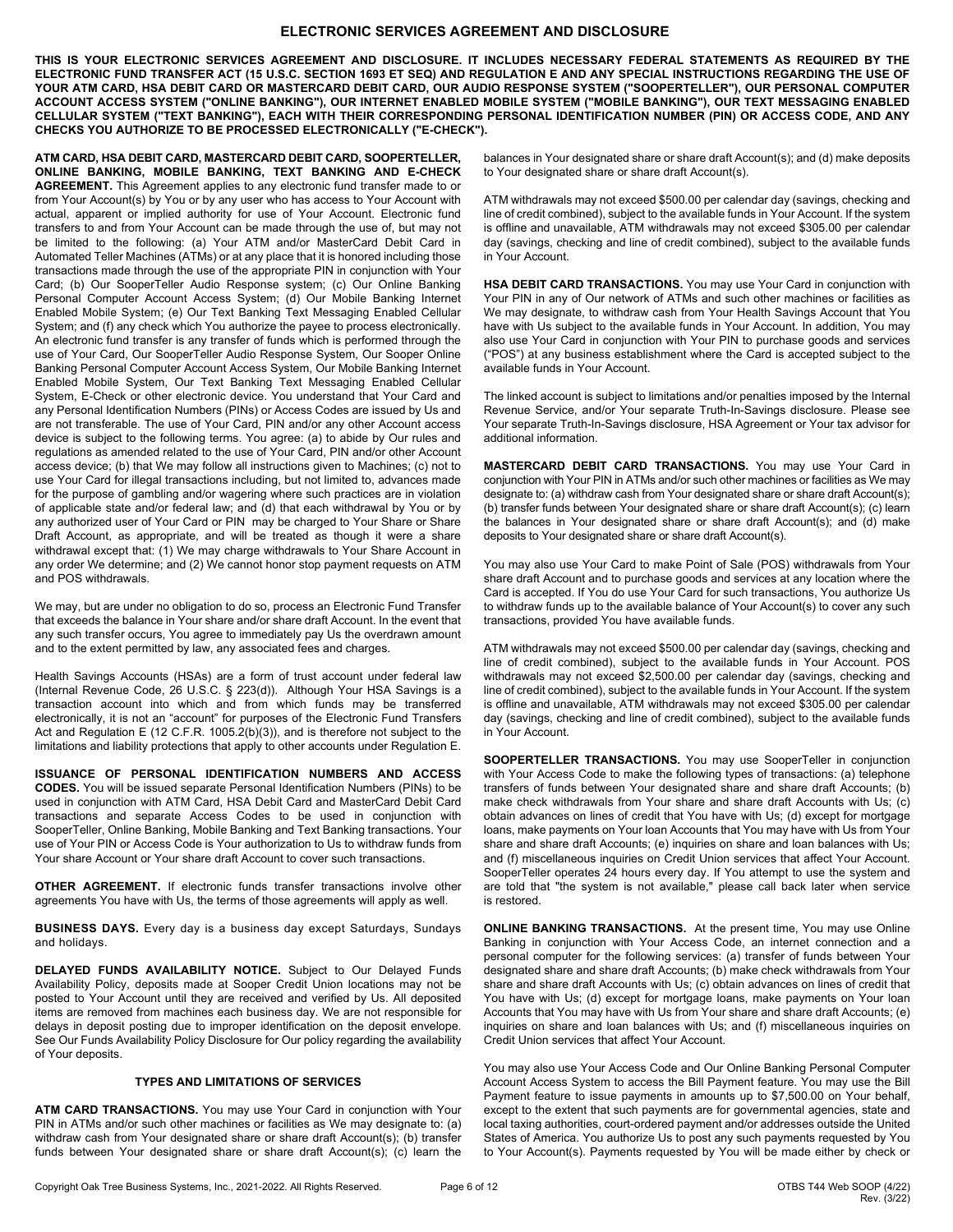## **ELECTRONIC SERVICES AGREEMENT AND DISCLOSURE (continued)**

electronic transfer and may take as long as five business days to be sent to the payee. If You schedule a payment to be paid before 1:00 p.m. Mountain Time on a business day that We are open, We will consider that day to be the day of Your request. However, if You schedule a payment to be paid after 1:00 p.m. Mountain Time or on a day We are not open, We will consider that the request was made on the next business day We are open. The Credit Union cannot guarantee the time any payment will reach any of Your creditors and accepts no liability for any service fees or late charges incurred by You. You may cancel a transaction scheduled for a future date only if We receive Your request for cancellation in time to stop the identified transaction. If You request such a cancellation and We are unable to process Your request, We will attempt to notify You prior to the posting of that transaction (but are under no obligation to do so). You agree that once You have initiated a transaction, the Credit Union will have no liability for failure to fulfill Your request for stop payment.

**MOBILE BANKING TRANSACTIONS.** At the present time, You may use Mobile Banking in conjunction with Your Access Code and an internet enabled mobile computing device (e.g. smartphone or tablet) for the following services: (a) transfer funds between Your share and share draft Accounts; (b) take advances on Your line of credit with Us; (c) make loan payments from Your share and share draft Accounts; and (d) miscellaneous inquiries on Credit Union services that affect Your Account. You agree that once You initiate a transaction You are liable for the end result of the transaction.

You may also use Your Access Code and Our Internet Enabled Mobile System to access the Bill Payment feature. You may use the Bill Payment feature to issue payments in amounts up to \$7,500.00 on Your behalf, except to the extent that such payments are for governmental agencies, state and local taxing authorities, courtordered payment and/or addresses outside the United States of America. You authorize Us to post any such payments requested by You to Your Account(s). Payments requested by You will be made either by check or electronic transfer and may take as long as five business days to be sent to the payee. If You schedule a payment to be paid before 3:00 p.m. Mountain Time on a business day that We are open, We will consider that day to be the day of Your request. However, if You schedule a payment to be paid after 3:00 p.m. Mountain Time or on a day We are not open, We will consider that the request was made on the next business day We are open. The Credit Union cannot guarantee the time any payment will reach any of Your creditors and accepts no liability for any service fees or late charges incurred by You. You may cancel a transaction scheduled for a future date only if We receive Your request for cancellation in time to stop the identified transaction. If You request such a cancellation and We are unable to process Your request, We will (but are under no obligation to do so) attempt to notify You prior to the posting of that transaction. You agree that once You have initiated a transaction, the Credit Union will have no liability for failure to fulfill Your request for stop payment.

You may also use the Internet Enabled Mobile System to access the remote deposit capture system to initiate the deposit of checks into Your share and share draft Account(s) You have with Us by using an internet enabled mobile computing device (e.g. smartphone or tablet), an imaging application/device, special software and an Access Code and/or User ID. You understand and agree that the remote deposit of items into Your deposit accounts with Us through use of the remote deposit capture system is not subject to the Electronic Fund Transfer Act (15 U.S.C. § 1693 et seq.) or Regulation E (12 CFR 1005.1 et seq.). The remote deposit of items into Your designated deposit accounts with Us is instead governed solely by the terms and conditions set forth in the separate remote deposit capture agreement.

**TEXT BANKING TRANSACTIONS.** At the present time, You may use Text Banking in conjunction with Your Access Code and a text messaging enabled cellular phone for the following services: (a) transfer funds between Your share and share draft Accounts; (b) take advances on Your line of credit with Us; (c) make loan payments from Your share and share draft Accounts; and (d) miscellaneous inquiries on Credit Union services that affect Your Account.

**E-CHECK TRANSACTIONS.** You may authorize a merchant or other payee to make a one-time electronic payment from Your checking Account using information from Your check ("E-Check") to: (a) pay for purchases; or (b) pay bills.

**OWNERSHIP OF ACCESS DEVICES.** Your Card and/or any other Account access device will remain Our property and any such Card or other Account access device We may issue may be cancelled or its use restricted by Us at any time without notice, except as may be required by applicable law. You agree to surrender any such Card and/or access device and to discontinue its use Immediately upon Our request. You will be required to return any Account access device(s) to Us immediately upon the closing of Your Account.

**NOTIFICATION OF PRE-AUTHORIZED DEPOSITS.** If You have arranged to have direct deposits made to Your Account at least once every 60 days (from the Federal Government or other payor), You can call Us at the telephone number shown in this Agreement to find out whether or not the deposit has been made. You may also inquire through SooperTeller, Online Banking, Mobile Banking and Text Banking.

**RIGHT TO STOP PRE-AUTHORIZED PAYMENTS.** If You want to stop any preauthorized payments, call Us at (303) 427-5005 or write Us at the address shown in this Agreement in time for Us to receive Your stop payment request three business days or more before the payment is scheduled to be made. If You call, We may also require You to put Your request in writing and get it to Us within 14 days after You call. To be sure that a third party does not bill You again for the "stopped" payment or to cancel the entire pre-authorized payment arrangement, contact the third party.

To ensure that recurring preauthorized charges established and authorized by You are not interrupted in the event that Your Card or other Access Device is reissued, We may, but are under no obligation to do so, enroll Your account in automatic account information update services that communicate new Card/Access Device information to the service providers with whom You have established preauthorized recurring charges, the purpose of which is to ensure charges You authorize continue without interruption.

**NOTICE OF VARYING AMOUNTS.** If regular pre-authorized payments may vary in amount, the person You are going to pay will tell You, 10 days before each payment, when it will be made and how much it will be. You may choose instead to get this notice only when the payment would differ by more than a certain amount from the previous payment, or when the amount would fall outside certain limits that You set.

**OUR LIABILITY FOR FAILURE TO STOP PAYMENT.** If You order Us to place a stop payment on one of Your pre-authorized payments three business days or more before the transfer is scheduled, and We do not do so, We will be liable for losses or damages, to the extent provided by law.

**TRANSACTION SLIPS.** You can get a receipt at the time You make any transaction to or from Your Account (except Online Banking, Mobile Banking, Text Banking, telephonic and mail-in transactions, and certain small-value transactions). When an electronic transfer has been made during any given month, You will receive a monthly statement to reflect all electronic fund transfers to or from Your Account during that statement period. In any case, You will receive a statement at least quarterly.

**FEES.** We may assess reasonable charges against Your Account for transactions performed at electronic terminals. If so, We will specify any charges for these or other types of electronic transactions, including automatic transfers, on an accompanying pricing document. We will explain the charges to You when You open Your Account. You will be provided with a fee schedule, SooperTeller Online Banking, Mobile Banking and Text Banking information after Your Account is established. When You use an ATM not owned by Us, You may be charged a fee by the ATM operator, or any network used, and You may be charged a fee for a balance inquiry even if You do not complete a fund transfer.

**LIABILITY FOR FAILURE TO COMPLETE TRANSACTIONS.** If We do not properly complete a transaction to or from Your Account according to this Agreement, We will be liable for Your losses or damages. However, We will not be liable if: (a) Your Account does not contain enough available funds to make the transaction through no fault of Ours; (b) the ATM where You are making the transfer does not have enough cash; (c) the terminal was not working properly and You knew about the breakdown when You started the transaction; (d) circumstances beyond Our control prevent the transaction despite reasonable precautions that We have taken; (e) Your Card is retrieved or retained by an ATM; (f) Your Card or PIN has been reported lost or stolen and We have blocked the Account; (g) the money in Your Account is subject to legal process or other claim; (h) there are other lawful exceptions established by Us and You are given proper advance notice of them; (i) You exceed any limits or Your Account; and (j) the MasterCard debit card network does not allow the transaction to proceed due to anti-fraud or similar consumer protections employed by that network.

**LIABILITY FOR UNAUTHORIZED USE.** Telephone Us at once at (303) 427-5005, or write to Us at the address shown in this Agreement if You believe Your Card or PIN has been lost or stolen, or if You believe that an electronic fund transfer has been made without Your permission using information from Your check. Telephoning is the best way of keeping Your possible losses down. You could lose all of the money in Your Account (plus Your maximum overdraft line of credit, if applicable). If You tell Us within two business days after You learn of the loss or theft of Your Card or PIN, You can lose no more than \$50.00 if someone uses Your Card or PIN without Your permission. If You fail to tell Us within two business days after You learn of the loss or theft of Your Card or PIN and We can prove that We could have stopped someone from using Your Card or PIN without Your permission if You had told Us, then You could lose as much as \$500.00. Additionally, if Your periodic statement shows transactions that You did not make, You will tell Us at once. If You fail to tell Us within 60 days after We mail You the periodic statement, You may not get back any money You lost after the 60 days, if We can prove We could have stopped someone from taking Your money if You had given Us notice in time. If a valid reason (such as a long trip or hospital stay) keeps You from giving Us notice, We will extend the time periods. **Exception:** You will have no liability for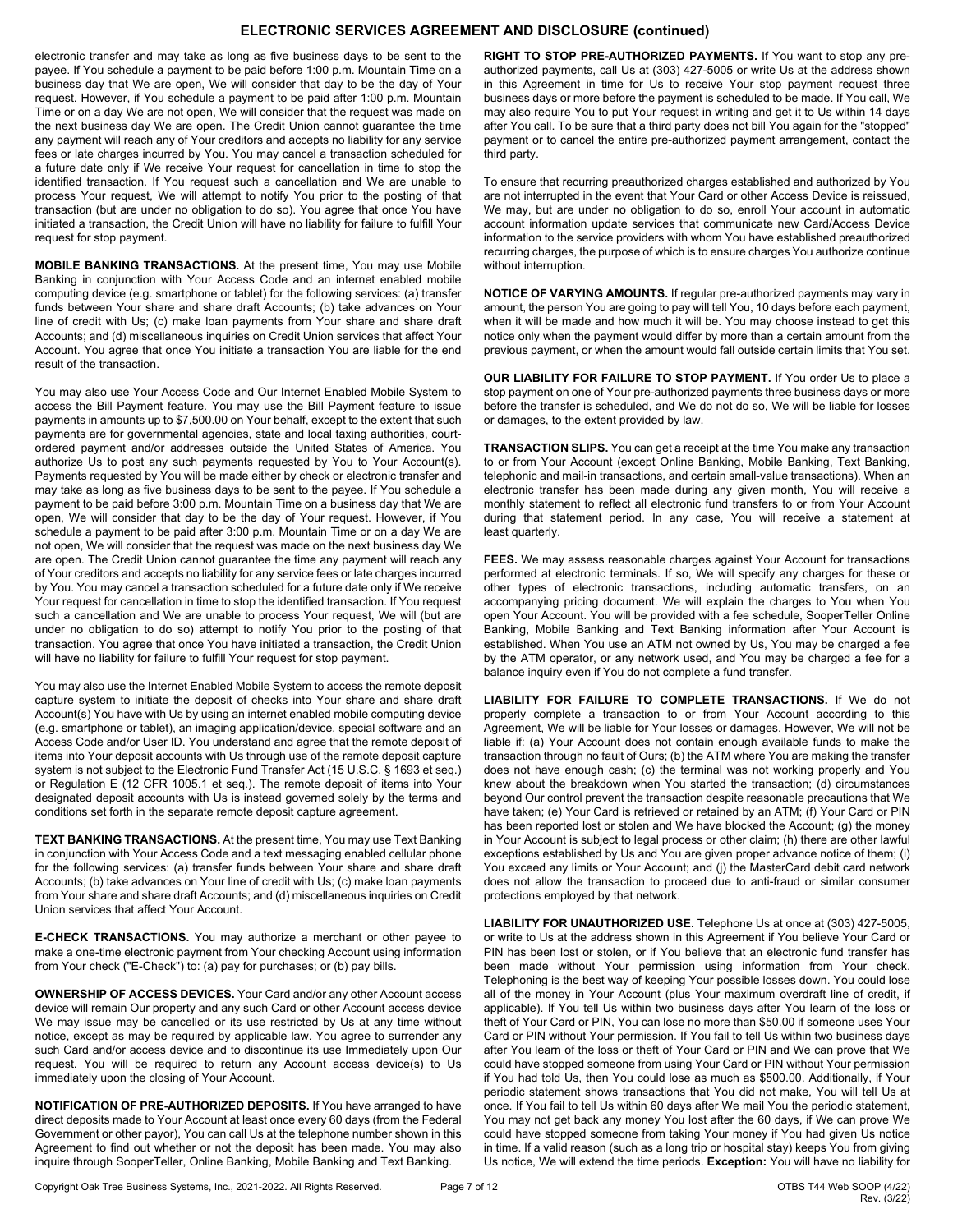## **ELECTRONIC SERVICES AGREEMENT AND DISCLOSURE (continued)**

unauthorized use of Your Mastercard Debit Card as long as You report the loss or theft of Your Mastercard Debit Card within two business days. **These exceptions do not apply to: (a) transactions that originate at an ATM; or (b) transactions that originate from Your gross negligence; or (c) transactions that originate from Your fraudulent use of Your MasterCard Debit Card; or (d) transactions processed through non-Mastercard networks without cardholder PIN validation.**

**IN CASE OF ERRORS OR IF YOU HAVE QUESTIONS ABOUT ELECTRONIC TRANSFERS.** Telephone Us at (303) 427-5005, or write to Us at the address shown in this Agreement as soon as You can, if You think Your statement or receipt is wrong or if You need more information about a transaction listed on the statement or receipt. We must hear from You no later than 60 days after We send You the first statement on which the problem or error appeared.

- (1) Tell Us Your name and Account number.
- (2) Describe the error or the transfer You are unsure about, and explain as clearly as You can why You believe it is an error or why You need more information.
- (3) Tell Us the dollar amount of the suspected error.

If You tell Us orally, We may require that You send Us Your complaint or question in writing within 10 business days.

We will determine whether an error occurred within 10 business days after We hear from You and will correct any error promptly. If We need more time, however, We may take up to 45 days to investigate Your complaint or question. If We decide to do this, We will credit Your account within 10 business days for the amount You think is in error, so that You will have the use of the money during the time it takes Us to complete Our investigation. If We ask You to put Your complaint or question in writing and We do not receive it within 10 business days, We may not credit Your account.

For errors involving new accounts, point-of-sale, or foreign-initiated transactions, We may take up to 90 days to investigate Your complaint or question. For new accounts, We may take up to 20 business days to credit Your account for the amount You think is in error.

We will tell You the results within three business days after completing Our investigation. If We decide that there was no error, We will send You a written explanation. You may ask for copies of the documents that We used in Our investigation.

**UNAUTHORIZED TRANSFERS.** To report a lost or stolen Card, PIN, Access Code or any combination thereof, You will call Us at (303) 427-5005. You may also report the loss of a Card, PIN, Access Code or any combination thereof, by writing to Us at the address shown in this Agreement. You should also call the number or write to the address listed above if You believe a transfer has been made using the information from Your check without Your permission.

**FOREIGN TRANSACTIONS.** For transactions initiated in foreign countries and foreign currencies, the exchange rate between the transaction currency and the billing currency (U.S. dollars) will be: (a) a rate selected by MasterCard from the range of rates available in wholesale currency markets for the applicable central processing date, which rate may vary from the rate MasterCard itself receives; or (b) the government-mandated rate in effect for the applicable central processing date. Transactions initiated via the internet with merchants or other parties located outside of the United States of America are deemed to occur in the foreign country where the merchant or other party is located.

**DISCLOSURE OF ACCOUNT INFORMATION.** We may disclose information to third parties about Your Account or transfers You make: (1) when it is necessary to complete an electronic transaction; or (2) in order to verify the existence and conditions of Your Account for a third party such as a credit bureau or merchant; or (3) in order to comply with a government agency or court order, or any legal process; or (4) if You give Us written permission.

**TERMINATION.** We may terminate Your right to use Your Card, PIN or Access Code, or cancel this Agreement at any time upon written notice. You may request termination of these services in writing.

**CHANGE IN TERMS.** We may change the terms and charges for the services shown in this Agreement and may amend this Agreement from time to time upon proper notice to You.

**GOVERNING LAW.** This Agreement is controlled and governed by the laws of the State of Colorado except to the extent that such laws are inconsistent with controlling federal law.

## **FUNDS AVAILABILITY POLICY DISCLOSURE**

#### THIS DISCLOSURE DESCRIBES YOUR ABILITY TO WITHDRAW FUNDS FROM TRANSACTION ACCOUNTS AT SOOPER CREDIT UNION. YOU SHOULD ALSO REFER TO THE SECTION OF THESE AGREEMENTS AND DISCLOSURES THAT DESCRIBES THE DETAILS OF YOUR SPECIFIC ACCOUNT TYPE FOR **ADDITIONAL INFORMATION.**

**General Policy.** Our general policy is to make funds from Your deposits of cash and checks (drawn on or payable through a Federal Reserve Bank or a Federal Home Loan Bank, the Treasury of the United States, or an office of a bank located in the United States) available to You on the 1st business day after We receive Your deposit. Electronic direct deposits will be available on the day We receive the deposit. Once they are available, You can withdraw the funds and We will use the funds to pay checks that You have written. For determining the availability of Your deposits, every day is a business day, except Saturdays, Sundays and federal holidays. If You make a deposit prior to closing, We will consider that day to be the day of Your deposit. However, if You make a deposit after closing or on a day that We are not open, We will consider the deposit made on the next business day We are open.

**Longer Delays May Apply.** In some cases, We will not make all the funds You deposit by check available to You on the 1st business day after We receive Your deposit. Depending on the type of check You deposit, funds may not be available until the 2nd business day following the day of Your deposit. However, the first \$225.00 from a deposit of such checks will be available on the 1st business day after the day of Your deposit.

If We are not going to make all the funds from Your deposit available on the 1st business day after We receive Your deposit, We will notify You at the time You make Your deposit. We will also tell You when the funds will be available. If Your deposit is not made directly to one of Our employees, or if We decided to take this action after You have left the premises, We will mail You the notice by the next business day after We receive Your deposit.

If You will need the funds from a deposit right away, You should ask Us when the funds will be available. Any request for payment against funds on which a hold has been placed will be returned unpaid.

In addition, funds You deposit by check may be delayed for a longer period under the following circumstances:

- We believe a check You deposit will not be paid.
- You deposit checks totaling more than \$5,525.00 on any one day.

Copyright Oak Tree Business Systems, Inc., 2021-2022. All Rights Reserved. Page 8 of 12 OTBS T44 Web SOOP (4/22)



- You have overdrawn Your Account repeatedly in the last six months.
- There is an emergency, such as failure of communications or computer equipment.

We will notify You if We delay Your ability to withdraw funds for any of these reasons, and We will tell You when the funds will be available. They will generally be available no later than the 7th business day after the day of Your deposit.

In any case, We reserve the right to refuse an item for deposit or encashment.

**ATM Deposits.** If You make an ATM deposit prior to closing, We will consider that day to be the day of Your deposit. However, if You make an ATM deposit after closing or on a day that We are not open, We will consider the deposit made on the next business day We are open. For deposits made at Automated Teller Machines (ATMs) owned and operated by Sooper Credit Union, deposits subject to delayed availability will become available for withdrawal on the 2nd business day after the day of deposit.

For deposits made at Automated Teller Machines (ATMs) not owned and operated by Sooper Credit Union, deposits subject to delayed availability will become available for withdrawal on the 5th business day after the day of deposit. All ATMs that We own or operate are identified as Our machines.

**Special Rules for New Accounts.** If You are a new member, the following special rules will apply during the first 30 calendar days Your Account is open. Funds from electronic direct deposits to Your Account will be available on the day We receive the deposit. Funds from deposits of cash, wire transfers, and the first \$5,525.00 of a day's total deposits of cashier's, certified, teller's, and federal, state, and local government checks will be available on the 1st business day after the day of Your deposit if the deposit meets certain conditions. For example, the checks must be payable to You. The excess over \$5,525.00 will be available on the 9th business day after the day of Your deposit.

If Your deposit of these checks (other than a U.S. Treasury check) is not made in person to one of Our employees, the first \$5,525.00 will not be available until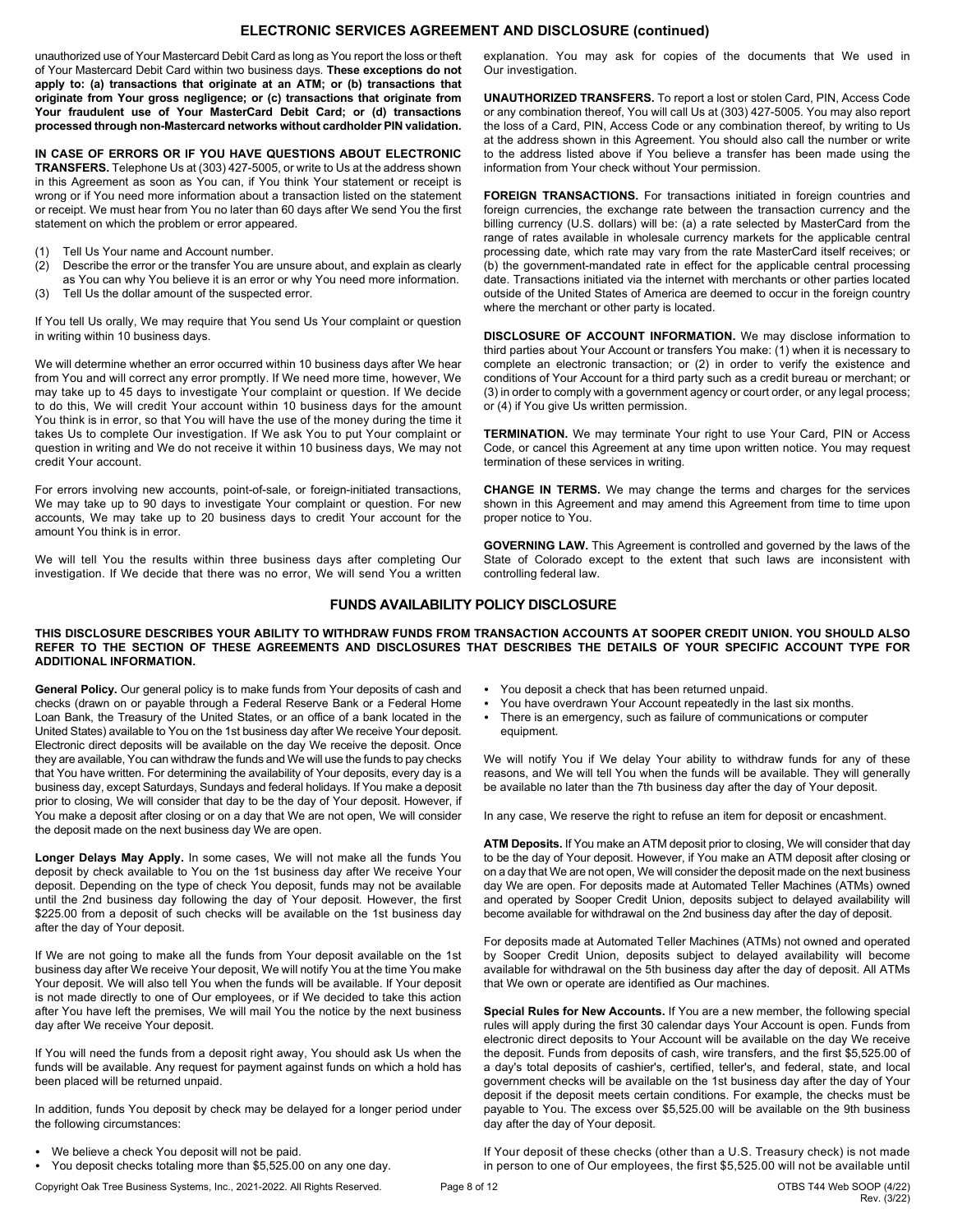## **FUNDS AVAILABILITY POLICY DISCLOSURE (continued)**

the 2nd business day after the day of Your deposit. Funds from all other check deposits will be available on the 9th business after the day of Your deposit.

**Holds on Other Funds.** If We cash a check for You that is drawn on another institution, We may withhold the availability of a corresponding amount of funds that are already in Your Account. Those funds will be available to You at the time that the funds from the check We cashed for You would have been available if You had deposited it. If We accept for deposit a check that is drawn on another institution, We may make funds from the deposit available for withdrawal immediately but delay Your availability to withdraw a corresponding amount of funds that You have on deposit in another account with Us. The funds in the other account would then not be available for withdrawal until the time periods that are described elsewhere in this policy for the type of check that You deposited.

**Foreign Checks.** This Funds Availability Policy Disclosure does not apply to checks drawn on foreign banks in foreign countries ("Foreign Checks"). The availability of funds from Your deposits of Foreign Checks will generally be the period of time necessary to collect the funds from the financial institution from which it is drawn.

**Location of Check Endorsements.** Federal law requires all check endorsements to be in the first 1-1/2 inches of the trailing edge of the back of the check. The trailing edge is opposite the left side of the face of the check, the side of the check just behind Our address. You will be responsible for any costs incurred by Us due to delays in returning checks deposited into Your Account that do not comply with the endorsement standards.

**Dividend Payment Policy.** See the Account Disclosures section in these Agreements and Disclosures for Our policy on the payment of dividends.

#### **WIRE TRANSFER AGREEMENT**

#### THESE ARE THE TERMS AND CONDITIONS WHENEVER YOU REQUEST A WIRE TRANSFER OF FUNDS FROM YOUR ACCOUNT(S) WITH US BASED UPON YOUR WRITTEN REQUEST. WE WILL PROVIDE WIRE TRANSFER SERVICES AS A MEANS TO INITIATE DOMESTIC AND INTERNATIONAL TRANSFERS FOR YOU, SUBJECT TO THE TERMS OF THIS AGREEMENT, WHICH YOU AGREED TO BY SIGNING YOUR APPLICATION FOR MEMBERSHIP WITH US AT **THE TIME THAT YOUR ACCOUNT WAS ESTABLISHED.**

This Wire Transfer Agreement applies to wire transfers that are not "Remittance Transfers" as defined in the Electronic Fund Transfer Act (15 U.S.C. 1693o-1) and Regulation E, Subpart B (12 CFR 1005.30 *et seq.*).

We are authorized to charge Your Account for the payment of wire transfer requests. If more than one Account(s) is designated, We may charge any of the designated Accounts unless You give Us specific written directions otherwise. Your transfer requests may involve the transfer of funds from any of Your designated Accounts with Us to another account You have with Us, to any other financial institution, or to a third party or account of a third party maintained with Us or any other financial institution. There are no restrictions or limitations on the amounts which may be ordered or requested, or on the location or address of the beneficiary of a transfer unless You give Us written instructions to the contrary.

The party(ies) named in Your application for membership are the Authorized Persons who may issue payment orders to Us for the initiation of wire transfers or to receive telephone calls from Us, in accordance with this Agreement, for the purpose of confirming payment orders for the initiation of wire transfers which have been transmitted to Us under this Agreement for any Account designated in Your application for membership. For confirmation purposes, We may call any party designated in Your application for membership. If more than one Authorized Person is named, any one of them may issue payment orders on any designated Account.

Wire transfer requests must be given to Us in compliance with Our cut-off hours as established from time to time by Us. We are not responsible for the accuracy of a routing number which You supply in Your wire transfer request. Wire transfer requests received by Us after Our cut-off hours may be treated as if received on the following business day.

We have no obligation to accept or execute any wire transfer request. We will provide You notice of rejection.

If We accept a wire transfer request consistent with this Agreement, You agree that any such transfer requests which We receive are effective as Your transfer request, whether or not authorized.

You will have no right to cancel or amend a payment order to initiate a wire transfer after We receive it. We will make a reasonable effort to act on a cancellation or amendment of a payment order made by You prior to the time that We execute such payment order, but We have no liability if Your cancellation or amendment is ineffective.

You agree to re-execute this Agreement or to execute a new agreement if changes are necessary. Your application for membership designates any Account which may be charged in relation to wire transfer requests. All parties which You have authorized to issue wire transfer requests or to receive telephonic confirmations from Us are identified in Your application for membership. All modifications or additions to Your application for membership must be in writing.

You agree to pay Us the amount of any transfer request which We transmit pursuant to this Agreement when We execute a payment order to carry out Your wire transfer request. You will not make any wire transfer request which would cause You to exceed the available balance in the Account designated to pay the transfer request. If a payment order is executed which creates an overdraft, with or without Our prior consent, You agree to pay Us the overdraft amount and any overdraft fee immediately upon Our demand. We have the right to set-off the amount of any overdraft against the balance in any of Your accounts with Us and We may exercise any rights We have under any agreements which grant Us security for the payment of Your liabilities or obligations to Us.

You understand and agree that the payment of a wire transfer request may be made by Us or any other financial institution used to carry out the transfer request on the basis of an identifying or account number which You have provided for a beneficiary, even if the number identifies a person different from Your intended beneficiary. You also understand and agree that We or any other financial institution used to carry out a transfer request, may rely on the identifying number of the intermediary or beneficiary's financial institution which You have provided as the proper identification of the intermediary or beneficiary's financial institution, even if the number identifies a financial institution different from the one You intended to identify. We or any other financial institution are not responsible for determining whether any identifying or account numbers You have provided to initiate a wire transfer are accurate. You will be liable to Us for the amount of any transfer request even if payment of the transfer request is made to a person different from the named beneficiary based upon the beneficiary's identifying or account number provided by You or payment of the transfer request is made to a financial institution different from the one identified by name based on the identifying number which You have provided to Us.

You agree to examine any statement or confirmation which We send You and to notify Us within 30 days after the mailing date on any statement or confirmation, of any discrepancy or error. If You fail to notify Us of any discrepancy or error within the required time period, You agree that We are not liable to pay interest or reimburse You for any discrepancy or error in relation to a transfer request described in such statement or confirmation.

You and the Credit Union agree that the following specified security procedures represent a commercially reasonable method of providing security against unauthorized payment orders: (a) Only individuals named in Your application for membership shall issue wire transfer requests to Us; and (b) We reserve the right to telephonically contact any individual named in Your application for membership for the purpose of confirming a transfer request, regardless of amount, although We have no obligation to do so. If We cannot obtain a confirmation satisfactory to Us, then We reserve the right to refuse to honor any wire transfer request.

We have no responsibility to verify the identity of any party identifying themselves as an individual authorized to receive a telephonic confirmation of any wire transfer request, other than to verify that the name given by such party corresponds to a party named in Your application for membership. If, for any reason, We are not satisfied that a wire transfer request was issued by an authorized party or confirmed by an authorized party, We may refuse to execute the transfer request. If We do so, We shall not incur any liability of any nature. You agree to prevent disclosure, other than on a need-to-know basis, of any of the aspects of the security procedures which You have agreed to with Us. You will notify Us immediately if You believe the confidentiality of the security procedures has been compromised and You shall act to prevent the security procedures from being further compromised.

We have no liability of any nature for delays or mistakes, provided We act in good faith and with reasonable care. We are not responsible for delays or mistakes caused by other parties through whom We transmit funds whether such other parties were selected by You or Us. We are not required to make a wire transfer on the day a wire transfer request is received, unless the wire transfer request is received within a reasonable time before any cut-off hour We have established. We will generally use the funds transfer system, but We may use any means and routes that We, in Our sole discretion, consider suitable for the transmission of funds.

You agree that We have no liability and are not responsible for any delay or failure to transfer any amount specified in any wire transfer request because of rules, regulations, or policies of the Federal Reserve Board which limits, in the aggregate, the amount We can transfer from time to time during any business day, provided,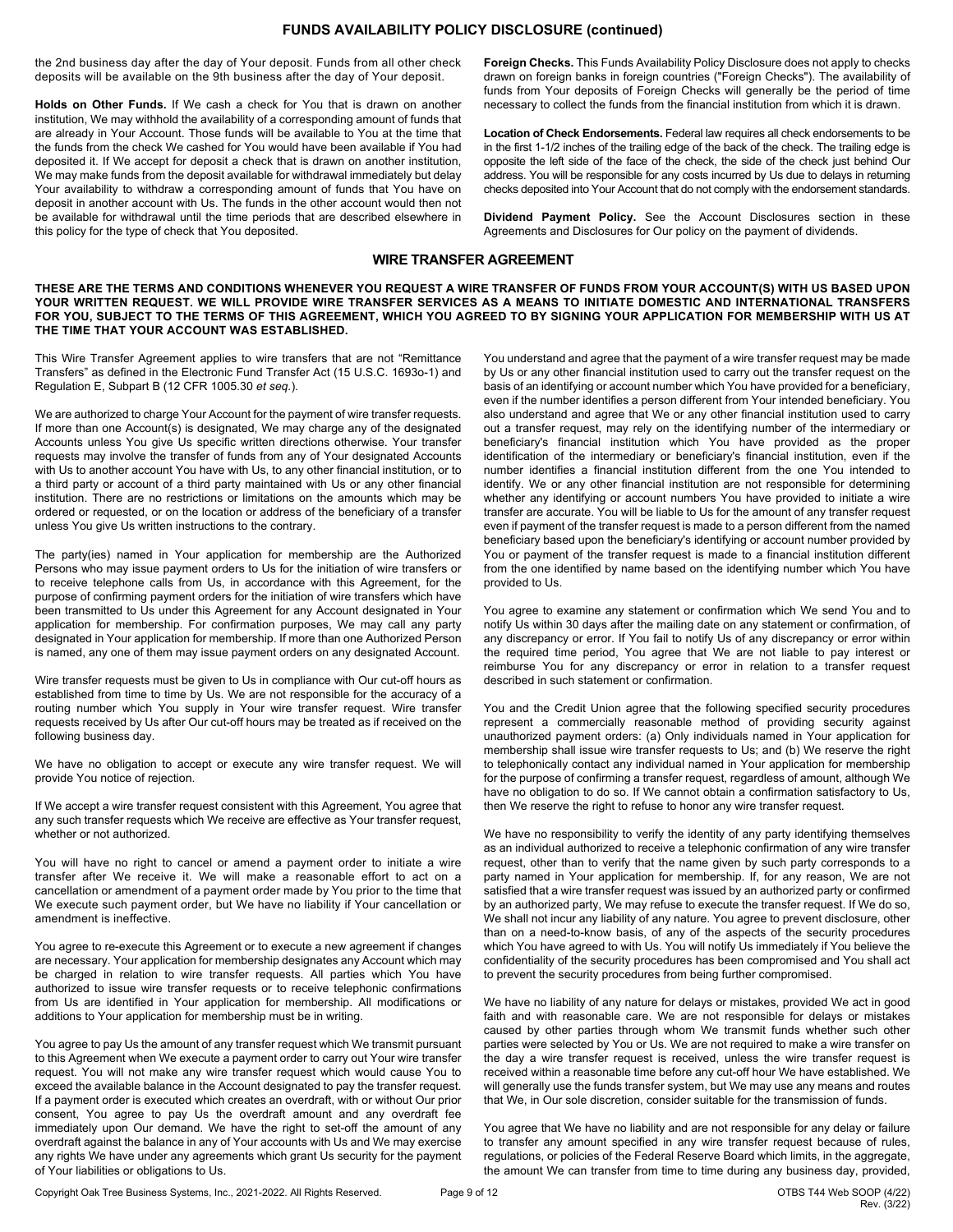## **WIRE TRANSFER AGREEMENT (continued)**

however, that We will promptly notify You of any such failure or delay and will effectuate the transfer as soon as is reasonably possible.

We shall have no liability whatsoever for any special, consequential, punitive, or indirect loss or damage suffered by You in connection with services offered by Us which are subject to this Agreement, regardless of whether We know or should have known such damages might be incurred. We have no responsibility for any attorneys' fees that You might incur.

We may terminate this Agreement at any time by giving written notice to You. Unless We terminate this Agreement, the Agreement shall remain in effect until We receive written notice of termination from You and have been afforded a reasonable opportunity to act on Your termination notice. You may not assign this Agreement to any other party.

This Agreement is governed by the provisions of Regulation J, 12 CFR Part 210, Subpart B, including the Appendices, to the extent that any wire transfer request is carried out. Terms which are not defined in this Agreement shall have the same meaning as defined in the Uniform Commercial Code Article 4A. This Agreement is also subject to all applicable Operating Circulars of the Federal Reserve Bank in the district in which We are located and any other applicable provisions of federal or state law. To the extent that Regulation J does not apply to this Agreement, this Agreement shall be governed by the laws of the state in which We are chartered.

We may amend this Agreement, from time to time, by sending You a copy of any amendment at least 30 days prior to its effective date. This Agreement may also be amended by a writing signed by You and Us. No representation or statement not expressly contained in this Agreement or in any amendment shall be binding upon You or Us.

If any provision of this Agreement is prohibited by applicable law, such prohibition shall apply only to that provision and all other provisions of the Agreement shall remain in full force and effect.

## **THE REMAINDER OF THIS PAGE LEFT INTENTIONALLY BLANK**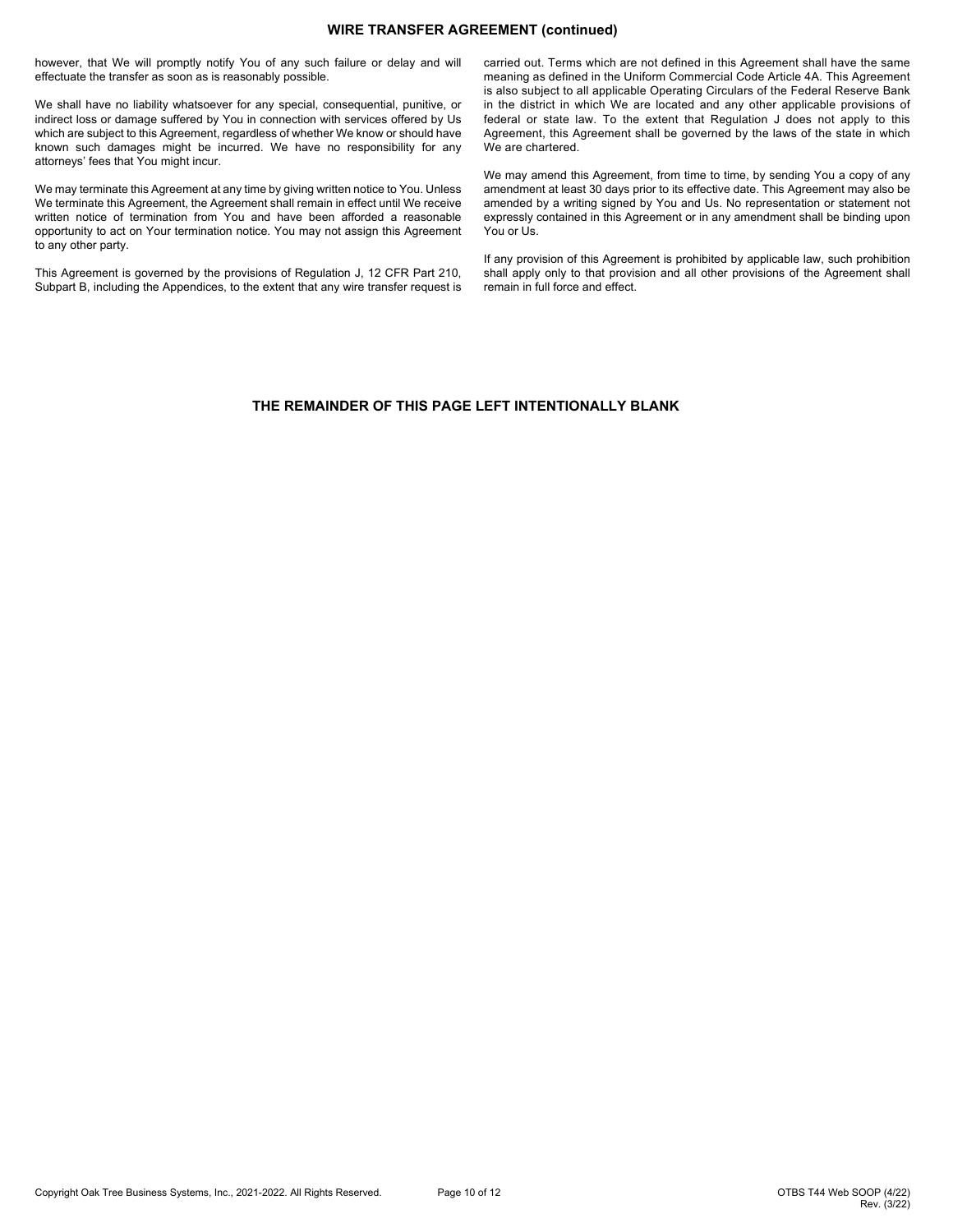# **PRIVACY POLICY DISCLOSURE**

| <b>FACTS</b>                                                                                                                                                                                | <b>WHAT DOES SOOPER CREDIT UNION</b><br>DO WITH YOUR PERSONAL INFORMATION?                                                                                                                                                                                                                                             |                              |                                    |
|---------------------------------------------------------------------------------------------------------------------------------------------------------------------------------------------|------------------------------------------------------------------------------------------------------------------------------------------------------------------------------------------------------------------------------------------------------------------------------------------------------------------------|------------------------------|------------------------------------|
| Why?                                                                                                                                                                                        | Financial companies choose how they share Your personal information. Federal law gives consumers the<br>right to limit some but not all sharing. Federal law also requires Us to tell You how We collect, share, and<br>protect Your personal information. Please read this notice carefully to understand what We do. |                              |                                    |
| What?                                                                                                                                                                                       | The types of personal information We collect and share depend on the product or service You have with Us.<br>This information can include:<br>Social Security number and income<br>$\bullet$<br>account balances and payment history<br>$\bullet$<br>credit history and credit scores<br>$\bullet$                     |                              |                                    |
| How?                                                                                                                                                                                        | All financial companies need to share customers' personal information to run their everyday business. In the<br>section below, We list the reasons financial companies can share their customers' personal information, the<br>reasons Sooper Credit Union chooses to share, and whether You can limit this sharing.   |                              |                                    |
|                                                                                                                                                                                             | Reasons We can share Your personal information                                                                                                                                                                                                                                                                         | Does the Credit Union share? | <b>Can You limit this sharing?</b> |
| For Our everyday business purposes - such as to<br>process Your transactions, maintain Your account(s),<br>respond to court orders and legal investigations, or<br>report to credit bureaus |                                                                                                                                                                                                                                                                                                                        | <b>YES</b>                   | <b>NO</b>                          |
| For Our marketing purposes - to offer Our products<br>and services to You                                                                                                                   |                                                                                                                                                                                                                                                                                                                        | <b>YES</b>                   | <b>NO</b>                          |
| For joint marketing with other financial companies                                                                                                                                          |                                                                                                                                                                                                                                                                                                                        | <b>YES</b>                   | <b>YES</b>                         |
| For Our affiliates' everyday business purposes -<br>information about Your transactions and experiences                                                                                     |                                                                                                                                                                                                                                                                                                                        | <b>YES</b>                   | <b>NO</b>                          |
| For Our affiliates' everyday business purposes -<br>information about Your creditworthiness                                                                                                 |                                                                                                                                                                                                                                                                                                                        | <b>YES</b>                   | <b>YES</b>                         |
| For Our affiliates to market to You                                                                                                                                                         |                                                                                                                                                                                                                                                                                                                        | <b>YES</b>                   | <b>YES</b>                         |
| For non-affiliates to market to You                                                                                                                                                         |                                                                                                                                                                                                                                                                                                                        | <b>YES</b>                   | <b>YES</b>                         |
| <b>To limit</b><br>Our<br>sharing                                                                                                                                                           | Call (888) SOOPER-1 - Our menu will prompt You through Your choices<br>Please note:                                                                                                                                                                                                                                    |                              |                                    |
|                                                                                                                                                                                             | If You are a new member, We can begin sharing Your information 30 days from the date We sent this notice.<br>When You are no longer Our member, We continue to share Your information as described in this notice.                                                                                                     |                              |                                    |
|                                                                                                                                                                                             | However, You can contact Us at any time to limit Our sharing.                                                                                                                                                                                                                                                          |                              |                                    |
| <b>Questions?</b>                                                                                                                                                                           | Call (888) SOOPER-1 or visit Us online at: ***.soopercu.org                                                                                                                                                                                                                                                            |                              |                                    |